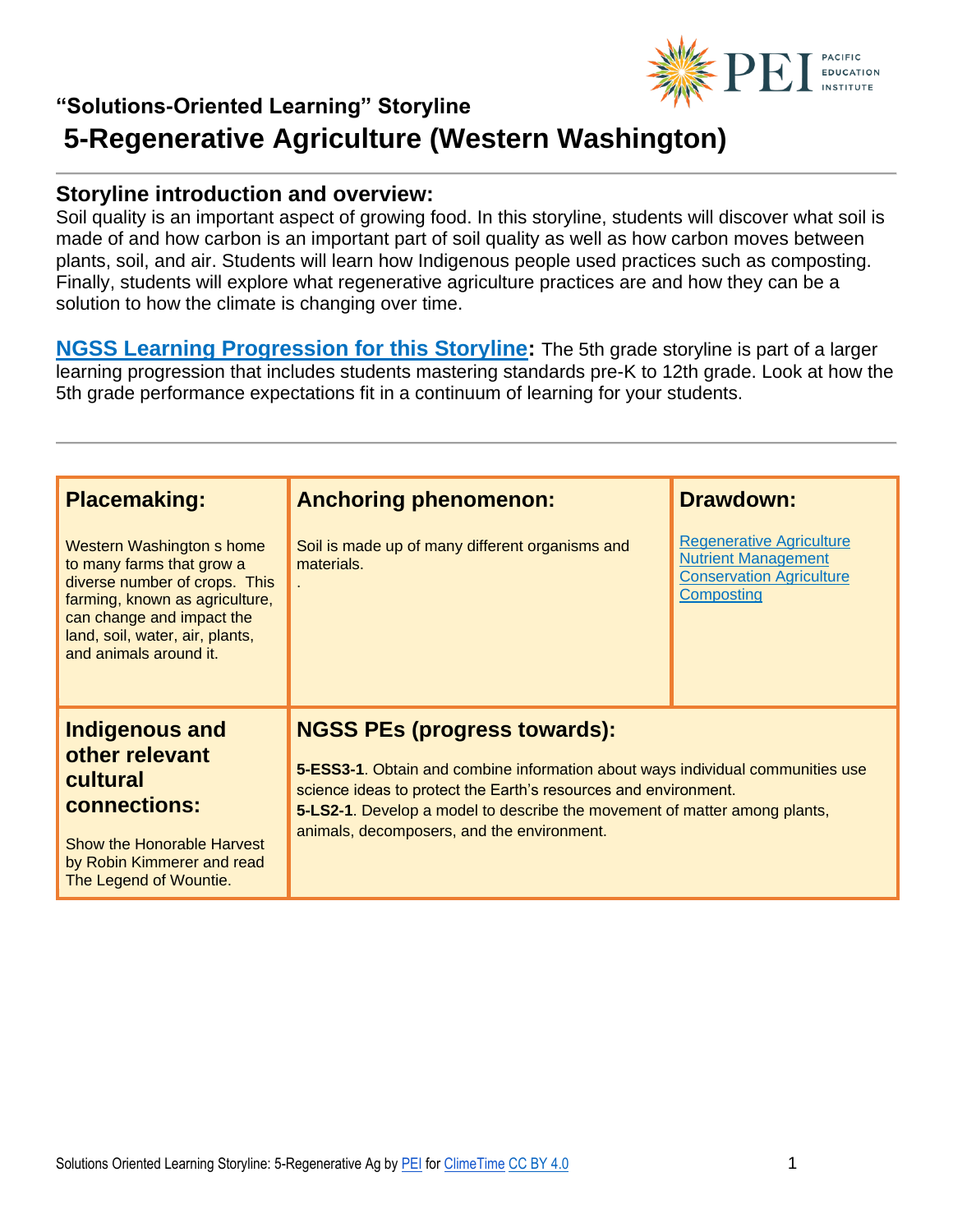

# **5-Regenerative Agriculture (Western Washington)**

### **Estimated time required to implement this storyline: 3 weeks (approximately 12 hours)**

#### **NGSS PEs:**

**5-ESS3-1**. Obtain and combine information about ways individual communities use science ideas to protect the Earth's resources and environment.

| Science & Engineering Practice (SEP)                                                                                                                                                                                                                                                                                                                                    | Disciplinary Core Idea (DCI)                                                                                                                                                                                                                                                                                                                         | Cross Cutting Concept (CCC)                                                                                            |
|-------------------------------------------------------------------------------------------------------------------------------------------------------------------------------------------------------------------------------------------------------------------------------------------------------------------------------------------------------------------------|------------------------------------------------------------------------------------------------------------------------------------------------------------------------------------------------------------------------------------------------------------------------------------------------------------------------------------------------------|------------------------------------------------------------------------------------------------------------------------|
| <b>Obtaining, Evaluating, and Communicating Information</b><br>Obtaining, evaluating, and communicating information in 3-5<br>builds on K-2 experiences and progresses to evaluating the merit<br>and accuracy of ideas and methods. Obtain and combine<br>information from books and/or other reliable media to explain<br>phenomena or solutions to a design problem. | <b>For 5-ESS3-1.</b><br><b>ESS3.C: Human Impacts on Earth Systems</b><br>Human activities in agriculture, industry, and<br>everyday life have had major effects on the<br>land, vegetation, streams, ocean, air, and even<br>outer space. But individuals and communities<br>are doing things to help protect Earth's<br>resources and environments. | <b>Systems and System Models</b><br>A system can be described in<br>terms of its components and their<br>interactions. |

### **Learning Sessions**

| <b>Materials List:</b> |                                                                                  |
|------------------------|----------------------------------------------------------------------------------|
|                        |                                                                                  |
| Learning session       | <b>Materials</b>                                                                 |
| 1.                     | The Honorable Harvest - Robin Kimmerer<br><b>The Legend of Wountie</b>           |
| 2.                     | Jars of sand, clay, silt and compost<br>What's the Dirt on Dirt?                 |
| 3.                     | Copy of pre-assessment for each student                                          |
| 4.                     | <b>My American Farm Games</b>                                                    |
| 5.                     | Greenhouse in Jar<br>• Two thermometers<br>$\bullet$ A notebook<br>Pencil or pen |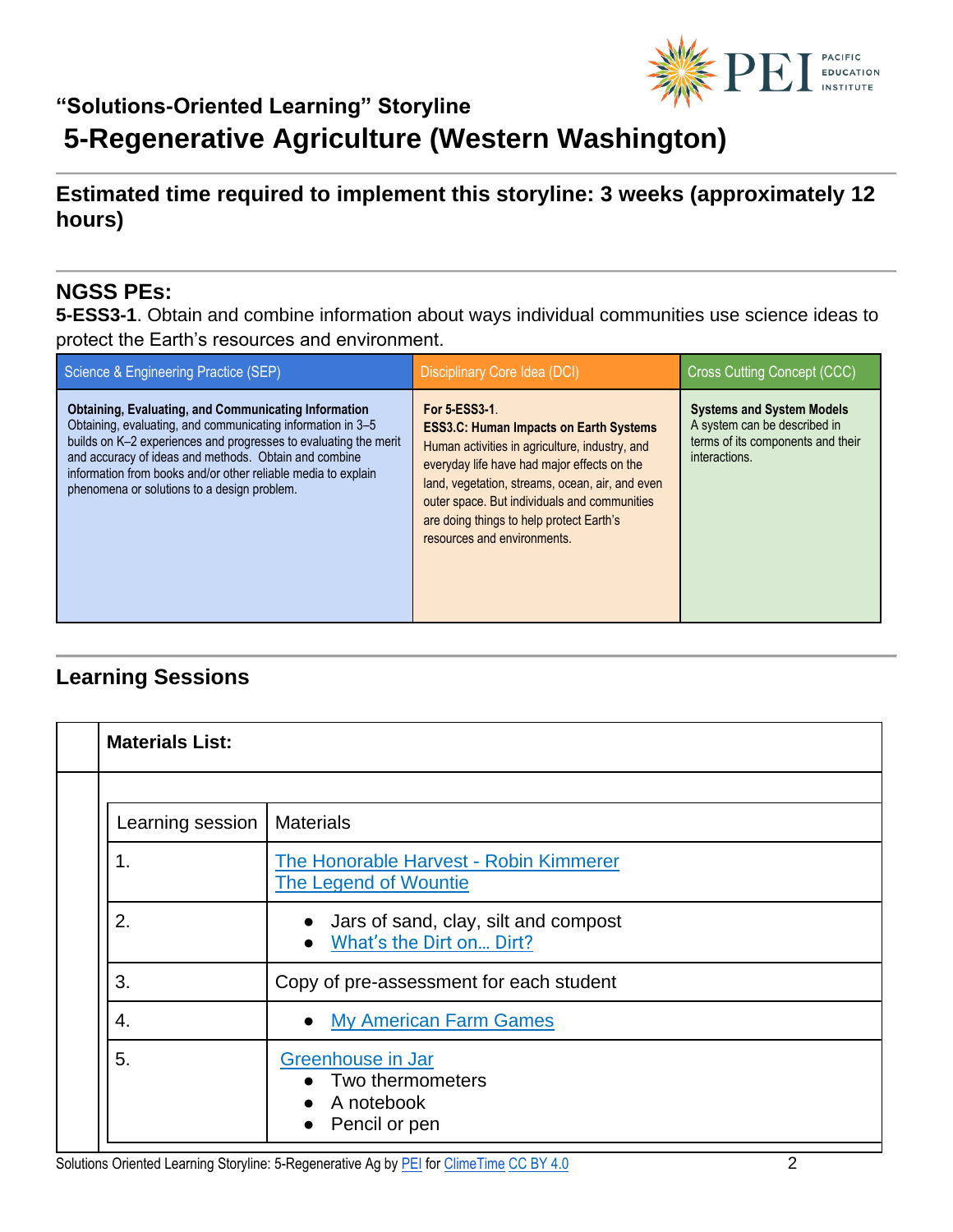

# **5-Regenerative Agriculture (Western Washington)**

|                                                                        | A clear container, such as a jar<br>Watch or clock<br>A sunny area, either outside or inside                                                                                                                                                                                                                                                                                                                                                                                                                                                                   |
|------------------------------------------------------------------------|----------------------------------------------------------------------------------------------------------------------------------------------------------------------------------------------------------------------------------------------------------------------------------------------------------------------------------------------------------------------------------------------------------------------------------------------------------------------------------------------------------------------------------------------------------------|
| 6.                                                                     | <b>Think Regeneratively</b>                                                                                                                                                                                                                                                                                                                                                                                                                                                                                                                                    |
| 7.                                                                     | <b>What Contains Carbon?</b><br><b>Carbon Cycle Role Play</b><br>14-28 of a small, lightweight object to represent carbon<br>$\circ$<br>(e.g. ping pong balls.)<br>○ Carbon Cycle Role-Play Cards (7 total, one per group)<br>$\circ$ Chalk, if needed for drawing regions<br><b>Soil Solutions to Climate Problems</b><br><b>Keys to Stewardship</b>                                                                                                                                                                                                          |
| 8.                                                                     | <b>Secrets to Healthy Soil</b><br>Ziploc bags for collecting soil samples<br>$\circ$<br>Soil sample from top layer of a soil high in organic<br>$\circ$<br>matter, 1 per group<br>Funnel and capture containers, 1 per group<br>$\circ$<br>1½" square piece of coarse screen, 1 per group<br>$\circ$<br>Wet paper towels, 1 per group<br>$\circ$<br>Light source with a shade (direct light)<br>$\circ$<br><b>Hand lenses</b><br>$\circ$<br>Soil nutrient testing kit (optional)<br>$\circ$<br>Creatures in the Soil handout<br>$\bigcirc$<br>The Rotten Truth |
| 9.<br>Dependent on teacher choice- see options in the learning session |                                                                                                                                                                                                                                                                                                                                                                                                                                                                                                                                                                |
| 10.                                                                    | Copy of post assessment for each student                                                                                                                                                                                                                                                                                                                                                                                                                                                                                                                       |

| <b>Grounding Native Ways of Knowing: The Honorable</b><br><b>Harvest</b>                                                                                                                                                                                                                                                                                                                                   | Estimated time:<br>30 minutes |
|------------------------------------------------------------------------------------------------------------------------------------------------------------------------------------------------------------------------------------------------------------------------------------------------------------------------------------------------------------------------------------------------------------|-------------------------------|
| • Students write the guiding question "What are the ideas of the honorable harvest?" in<br>their science notebooks.<br>• Pre-teach vocabulary from the video:<br>Reciprocity: giving one positive action for another positive action<br>$\circ$<br>Protocol: the way something is normally done<br>$\circ$<br>• Elicit student ideas for the meaning of the phrase "honorable harvest." Based on the title |                               |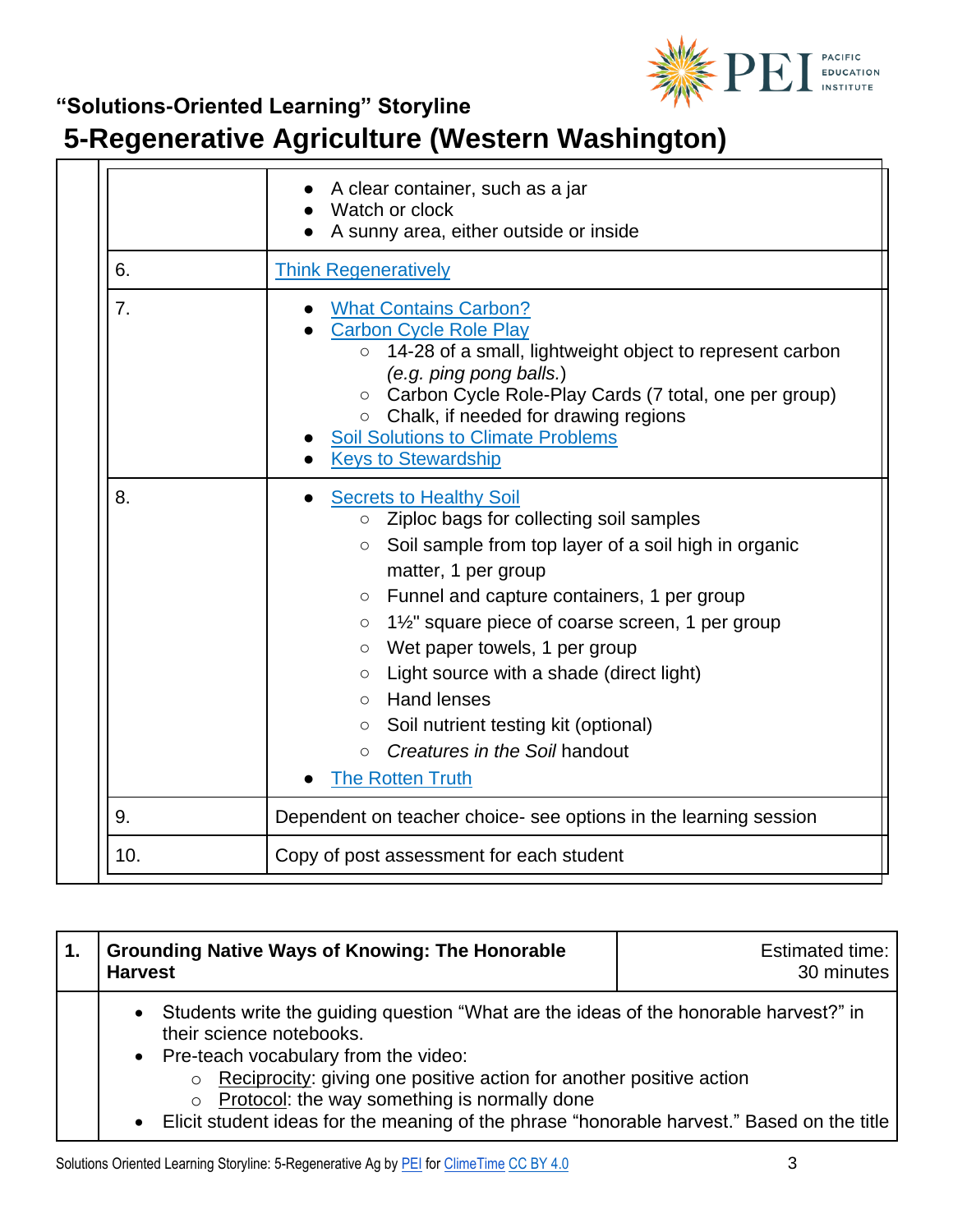

### **"Solutions-Oriented Learning" Storyline 5-Regenerative Agriculture (Western Washington)**

and the vocabulary, what do students think the talk might be about? • Explain that anytime we are talking about the environment and our place in it, it's important to talk about Indigenous ways of knowing. This is because Indigenous peoples were here long before settlers, and they were and are taking care of the environment. Tell students they are going to listen to "The Honorable Harvest", a talk about one way some Indigenous peoples think of their relationship with the environment. Show [The Honorable Harvest,](https://www.youtube.com/watch?v=cEm7gbIax0o) a three-minute talk by Dr. Robin Wall Kimmerer. It may be helpful to play this video twice: once just for listening, and a second time for taking notes. • Elicit student responses to the guiding question, "What are the ideas of the honorable harvest?" Facilitate a discussion on the protocols of the honorable harvest and why these are important: o Never take the first of something so you'll never take the last o Before you take something: **■** Introduce yourself. ■ Ask permission. ■ Explain why you want to take it. ■ Listen for an answer – look around at whether it has enough to share  $\circ$  If you take it, do so in a way that causes the least harm and even benefits the being. Use everything you take. o Share with others. o Leave a gift behind • Read [The Legend of Wountie](https://www.google.com/url?q=https://www.firstpeople.us/FP-Html-Legends/TheLegendofWountie-Squamish.html&sa=D&source=editors&ust=1624894377403000&usg=AOvVaw0B4o9zTAbufJCw-KSbucQD) to the students. Facilitate a discussion about similarities and connections between the Squamish legend and The Honorable Harvest. Additional resources on working with Indigenous students and tribes: To access information on how to reach out and build relationships with local tribes, visit the [OSPI Office of Native Education: Partnering with Tribes,](https://www.k12.wa.us/student-success/resources-subject-area/time-immemorial-tribal-sovereignty-washington-state/partnering-tribes) and contact your district's tribal liaison/Title VI coordinator. To learn more about respecting and building upon Indigenous Peoples' Rights visit the [Learning in Places website,](http://learninginplaces.org/) a project led by Dr. Megan Bang then read Practice Brief #10[:](http://stemteachingtools.org/brief/10) [Teaching STEM In Ways that Respect and Build](http://stemteachingtools.org/brief/10) Upon Indigenous Peoples' Rights and Practice Brief #11[:](http://stemteachingtools.org/brief/11) [Implementing Meaningful STEM Education with Indigenous Students &](http://stemteachingtools.org/brief/11)  [Families](http://stemteachingtools.org/brief/11) published on the University of Washington's [STEM Teaching Tools website](http://stemteachingtools.org/).

| <b>Examining phenomenon: What is soil?</b><br>Estimated time:<br>Z.<br>50 minutes |  |
|-----------------------------------------------------------------------------------|--|
|-----------------------------------------------------------------------------------|--|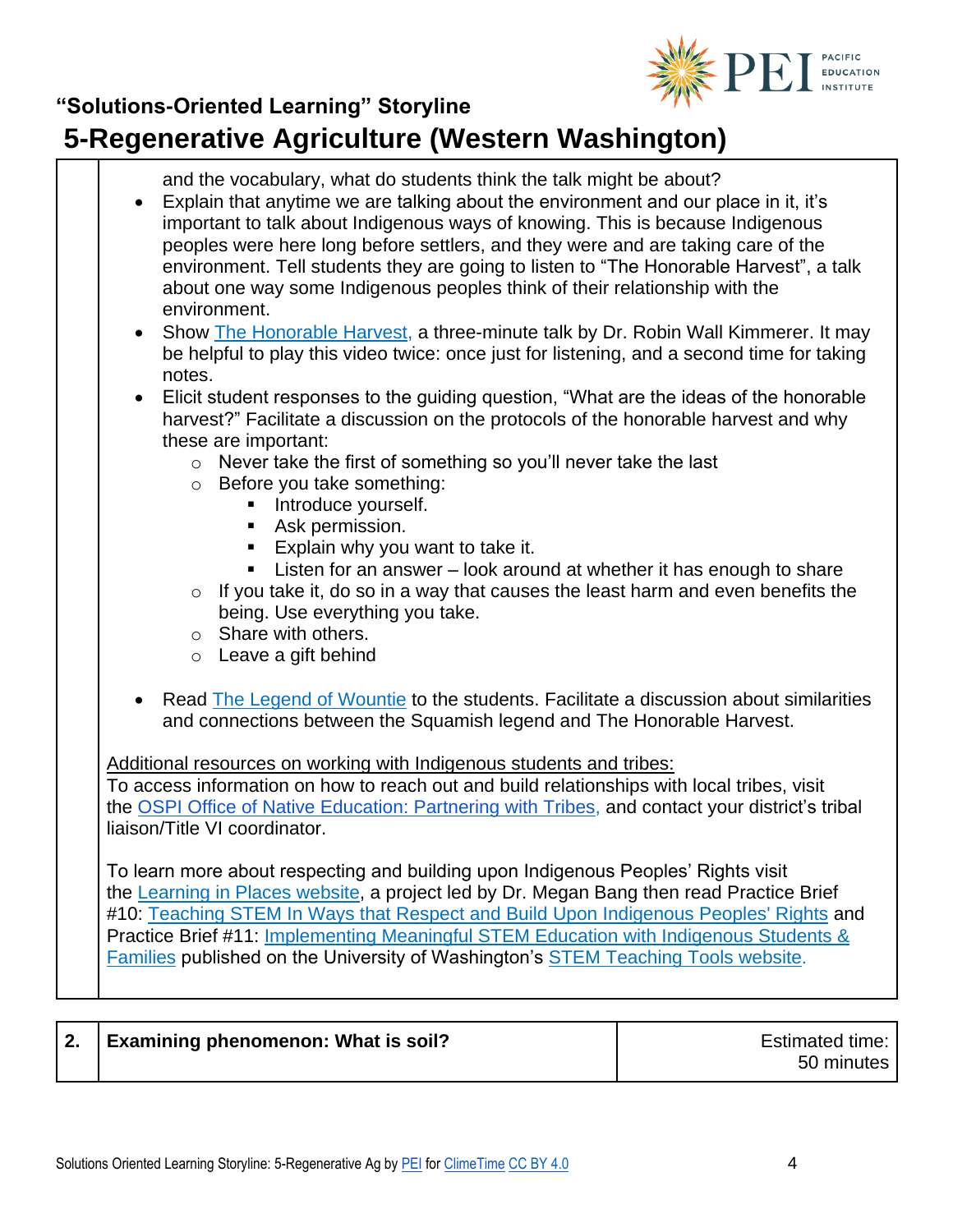

## **5-Regenerative Agriculture (Western Washington)**

- Students take the [The Importance of Soil Survey](https://docs.google.com/document/d/1vRRrLOatmaDeaKOmNR-XOFb38uekaEJ3-_wPhnDVzow/edit) to get a sense of why they think soil is important.
- Divide students into pairs or small groups and give each group a cup full of soil and paper or something to dump the soil on. Students examine and explore the soil. If possible, provide loops or small magnifying glasses. While they are examining the soil, students list everything they think is in the soil.
- Once groups have a list, students share with the whole group. Teacher creates a class list and students add/remove items from their group lists as they want.
- Show [What's the Dirt on ... Dirt?.](https://www.youtube.com/watch?v=if29mjcd5bc) While watching, students list what makes up most soil (minerals, water, air, organic matter). Facilitate a discussion about what, if anything, was missing from the class list. Help students classify any "extra" list items as well (for example, if students had "bugs" on their list, that would be classified as "organic matter").

| <b>Pre-Assessment</b>                                                   | <b>Estimated time:</b><br>30 minutes |
|-------------------------------------------------------------------------|--------------------------------------|
| 5-Regenerative Ag Pre-Assessment<br>5-Regenerative Ag Assessment Rubric |                                      |

| 4. | Guiding questions: What is agriculture? What role does<br>it play in our daily lives?                                                                                                                                                                                                                                                                                                                                                                                                                                                                    | <b>Estimated time:</b><br>50 minutes |
|----|----------------------------------------------------------------------------------------------------------------------------------------------------------------------------------------------------------------------------------------------------------------------------------------------------------------------------------------------------------------------------------------------------------------------------------------------------------------------------------------------------------------------------------------------------------|--------------------------------------|
|    | • Ask students if they've heard the term "agriculture." Elicit ideas for what it means. Do<br>not correct any misconceptions at this point.<br>• Tell students they are going to watch a video that shows agriculture in Washington.<br>Show Washington State Agriculture.<br>• Students play Spin-N-Solve on My American Farm.<br>Students participate in a discussion answering the question "What role does agriculture<br>$\bullet$<br>play in my life?" Encourage students to be specific and record their responses in their<br>science notebooks. |                                      |

| 5 <sub>1</sub> | Guiding question: What is climate change and how does<br>it affect the environment?                                                                                                                                                                                                                                                                                                                                                                                                                                     | <b>Estimated time:</b><br>Two 50-minute sessions |
|----------------|-------------------------------------------------------------------------------------------------------------------------------------------------------------------------------------------------------------------------------------------------------------------------------------------------------------------------------------------------------------------------------------------------------------------------------------------------------------------------------------------------------------------------|--------------------------------------------------|
|                | • Students watch the video What's the Difference Between Weather and Climate?   NASA<br>Climate Kids and explore the difference between weather and climate through whole<br>group discussion.<br>• Students will explore how the climate has changed over time by reading the Big<br>Questions posed in NASA's Climate Kids website. There is also a game that students<br>can play to try to capture CO2 from the atmosphere.<br>• Students make observations about climate in the Observe the Greenhouse Effect in a |                                                  |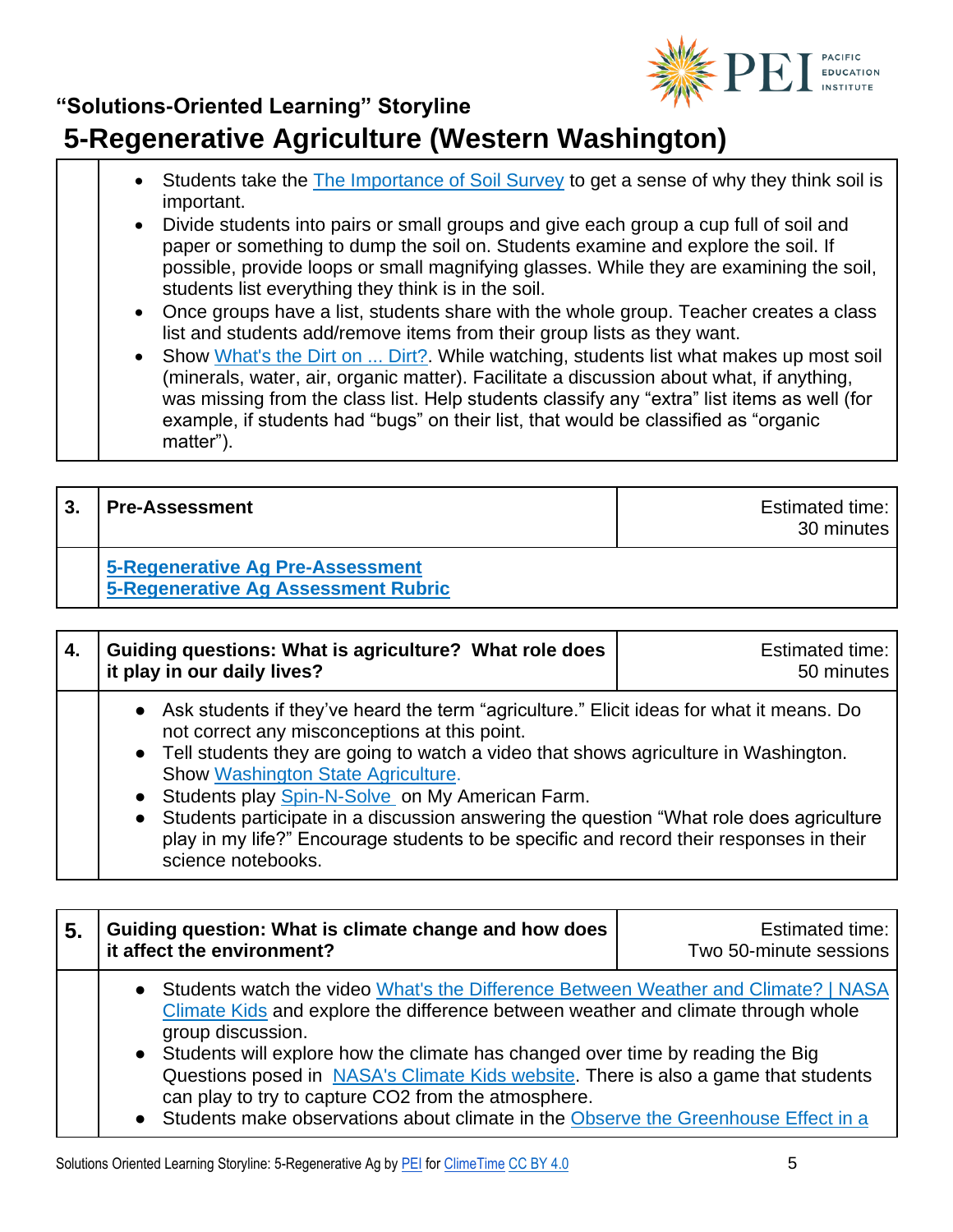

### **"Solutions-Oriented Learning" Storyline 5-Regenerative Agriculture (Western Washington)**

#### **Jar Activity**.

○ Complete the activity in one sunny location and one shady location.

● Have students answer the question, how does climate change affect agriculture and the foods we eat? They can answer and discuss as a group, if time allows, or write their responses in their science notebooks.

| 6. | <b>Guiding Questions: What is regenerative agriculture?</b><br>How does regenerative agriculture improve soil quality?                                                                                                                                                                                                                                                                                                                                                                                                                                                                                                                                                                                                                                                                                                                                                                                                                                                                                                                                                                                                                                                                                                                                                                                                                                                                                         | Estimated time:<br>Two 50-minute periods |
|----|----------------------------------------------------------------------------------------------------------------------------------------------------------------------------------------------------------------------------------------------------------------------------------------------------------------------------------------------------------------------------------------------------------------------------------------------------------------------------------------------------------------------------------------------------------------------------------------------------------------------------------------------------------------------------------------------------------------------------------------------------------------------------------------------------------------------------------------------------------------------------------------------------------------------------------------------------------------------------------------------------------------------------------------------------------------------------------------------------------------------------------------------------------------------------------------------------------------------------------------------------------------------------------------------------------------------------------------------------------------------------------------------------------------|------------------------------------------|
|    | • Explain that regenerative agriculture is not new. Indigenous people have been<br>practicing these principles for thousands of years to sustain the health of the<br>environment while providing food for their communities. Watch What is Regenerative<br>Agriculture? to introduce regenerative agriculture and its principles.<br>• Students study the graphics shown in Think Regeneratively and discuss the difference<br>between the 3 models from the graphic in terms of soil. (Degeneration makes soil<br>quality get worse, sustaining keeps the soil the same, regeneration improves the soil)<br>• Students will watch short videos to show different practices used for regenerative<br>farming. https://youtu.be/Eul6x1lomns (hedgerows) https://youtu.be/3j5MRJeCoYs<br>(cover crops) https://youtu.be/CvCXQgLhCm4 (crop rotation) https://youtu.be/V5uK-<br>1dclRY (no till) https://youtu.be/EfmDmta57-c (composting) Each student will choose<br>one practice to create a poster to show how this practice improves soil quality and the<br>benefits to the community. Students can then present this work to the class.<br>• Post the following claim: 'Regenerative agriculture is a solution to drawing down carbon<br>through improving soil quality"' Students use the information in the resources above to<br>evaluate this claim. Respond to this in your science notebook/journal. |                                          |

| Guiding Question: How is carbon stored and released<br>from soil?                                                                                                                                                                                                                                                                                                                                                                                  | <b>Estimated time:</b><br>Four 50-minute sessions |
|----------------------------------------------------------------------------------------------------------------------------------------------------------------------------------------------------------------------------------------------------------------------------------------------------------------------------------------------------------------------------------------------------------------------------------------------------|---------------------------------------------------|
| 1. Students investigate what common items contain carbon. What Contains Carbon?<br>2. Students participate in the Carbon Cycle Role Play to understand how carbon cycles<br>through biosphere and atmosphere.<br>3. Watch Soil Solutions to Climate Problems<br>4. Play games Keys to Stewardship and Thrive on My American Farm<br>5. For a wrap up: Watch regenerative agriculture video about carbon sequester.<br>https://youtu.be/HuRpEA1sFow |                                                   |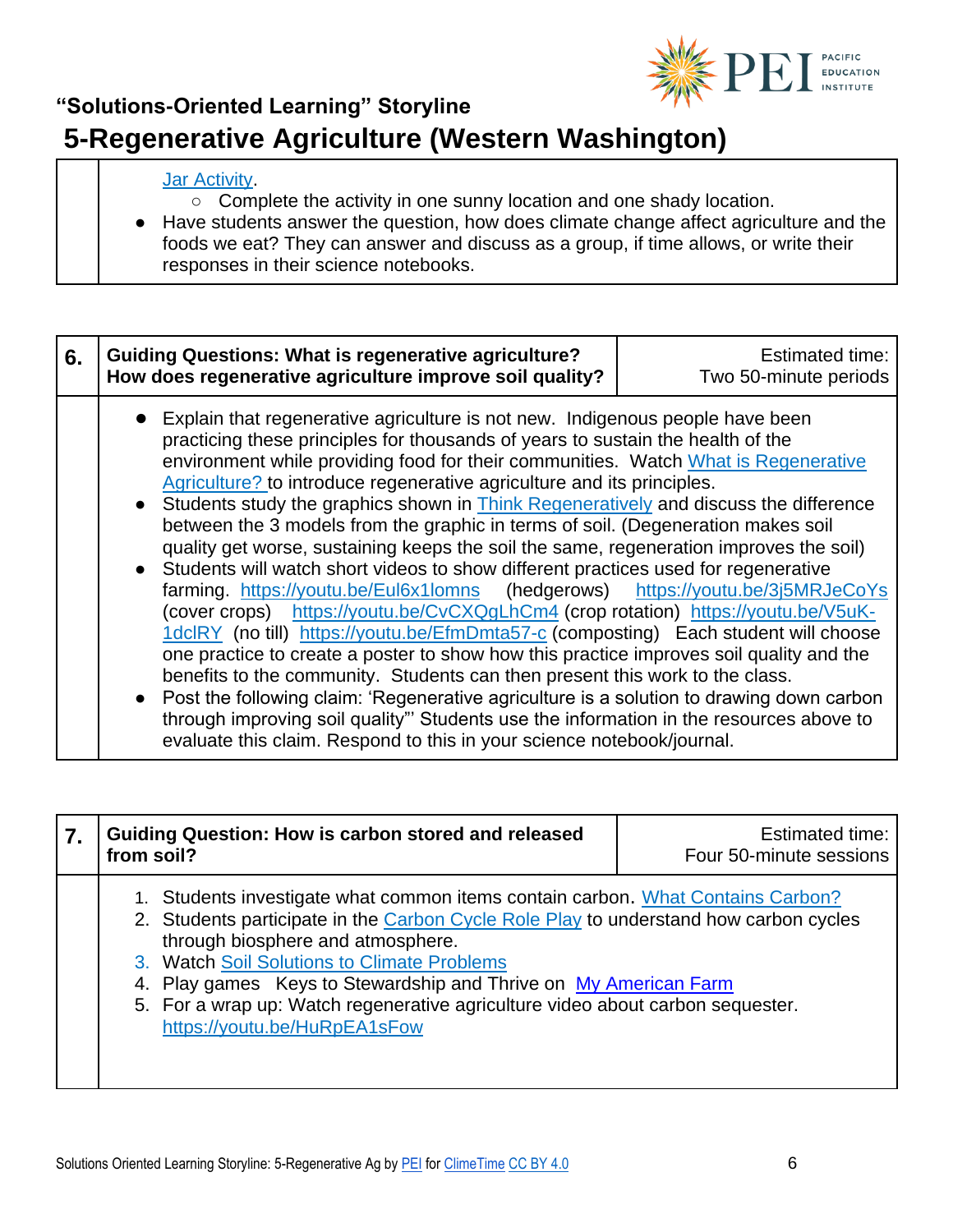

# **5-Regenerative Agriculture (Western Washington)**

| 8. | <b>Guiding Question: What role does composting have in</b><br>improving soil quality?                                                                                                                                                                                                                                                                                                                                                                                                                                                                                          | <b>Estimated time:</b><br>Two 50-minute sessions |
|----|--------------------------------------------------------------------------------------------------------------------------------------------------------------------------------------------------------------------------------------------------------------------------------------------------------------------------------------------------------------------------------------------------------------------------------------------------------------------------------------------------------------------------------------------------------------------------------|--------------------------------------------------|
|    | 1. Students will explore how the diversity of life in soil contributes to soil fertility using<br>Matrix Lesson (agclassroom.org)                                                                                                                                                                                                                                                                                                                                                                                                                                              |                                                  |
|    | 2. Students will observe and explain the decomposition process using Matrix Lesson<br>(agclassroom.org) and learn the methods and ingredients for making compost.                                                                                                                                                                                                                                                                                                                                                                                                              |                                                  |
|    | 3. The Indigenous Peoples were also active composters and used three methods of<br>composting.<br>a. Sheet Composting where compostable materials were layered with soil.<br><b>Composting while planting.</b> Uneaten fish parts or other animal parts were<br>planted with seeds as a nutrient source.<br>b. Seed balls. Seeds were balled in clay and compostable materials. The seed<br>balls were then thrown to plant the seeds. The seeds were protected by the clay<br>balls which kept them moist, while the compost provided nutrients as the<br>germinated and grew |                                                  |
|    | Each student practices one of the three traditional methods used by Indigenous<br>Peoples.                                                                                                                                                                                                                                                                                                                                                                                                                                                                                     |                                                  |
|    | 4. Students use their compost model to describe how carbon moves between the plants,<br>soil, and air.                                                                                                                                                                                                                                                                                                                                                                                                                                                                         |                                                  |
|    | 5. The Importance of Soil Survey                                                                                                                                                                                                                                                                                                                                                                                                                                                                                                                                               |                                                  |

| 9. | <b>Possible Extensions and Career Connections:</b>                                                                                                                                                                                                                                                                                                                                                                              |  |
|----|---------------------------------------------------------------------------------------------------------------------------------------------------------------------------------------------------------------------------------------------------------------------------------------------------------------------------------------------------------------------------------------------------------------------------------|--|
|    | <b>Career Connections:</b><br>• Students pick a local crop and list all the people (jobs) that are involved to get that crop<br>to a family. Bring in (or show) a drone and have students guess how a drone is used in<br>agriculture.<br>• Ag Classroom Careers page: Career Seeker (agclassroom.org)<br>• My Little Ag Me game: My Little Ag Me   Social Science Learning Game<br>• Your Life - Your Agriculture - Bing video |  |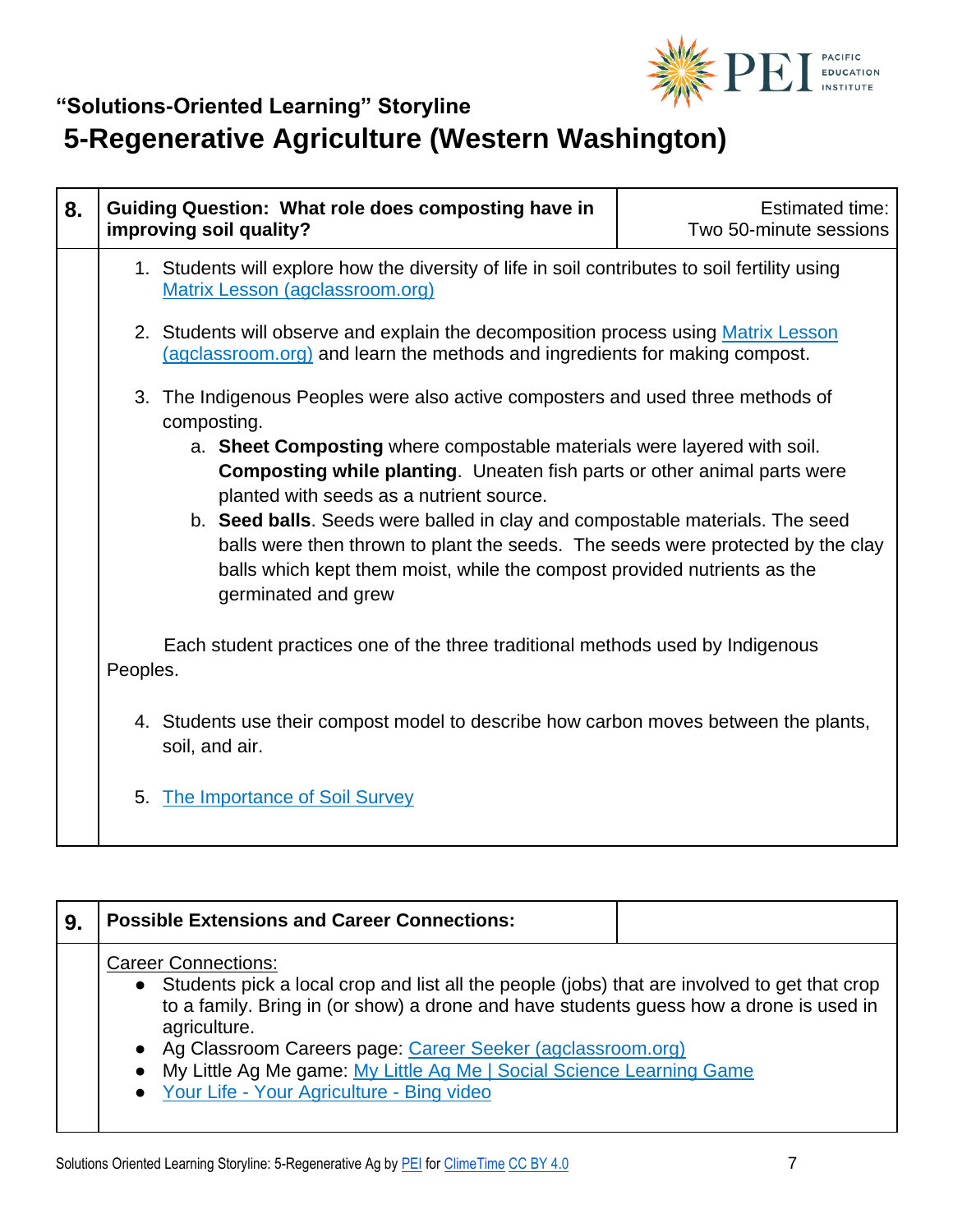

## **5-Regenerative Agriculture (Western Washington)**

| <b>Possible Extensions:</b>                                                                  |  |  |
|----------------------------------------------------------------------------------------------|--|--|
| Buy the following books from <b>Epic</b> - a source of online books as classroom copies to   |  |  |
| support the storyline:                                                                       |  |  |
| "Green Gardening and Composting" pages 12-19<br>"From Garbage to Compost"                    |  |  |
| "Soil"                                                                                       |  |  |
| • Discuss riparian buffers to protect streams on farmlands or invite your local              |  |  |
| conservation district representative to discuss this with students.                          |  |  |
| • Show students an infographic on water uses by agriculture.                                 |  |  |
| • Practice a sit-spot after using "The Honorable Harvest", honoring the plants/soil/etc.     |  |  |
| around you.<br>• Soil Conservation District, Water Conservation District "Wheat Week" (great |  |  |
| connections)                                                                                 |  |  |
| More connections: Farmers! (Career connection, help with content), bring into                |  |  |
| classroom / ask to visit field to see and touch the soil                                     |  |  |
| Pen-pal classroom across the state, data collection connected to this storyline (even do     |  |  |
| a soil shipment trade!)                                                                      |  |  |
| Have access to other demonstrations / labs from the upper grades.                            |  |  |
| Compost in a bottle 35-minute-compost-in-a-bottle-lesson.pdf                                 |  |  |
| Farm, Soil Health, Agriculture games My American Farm   Agricultural Games and               |  |  |
| <b>Educational Resources</b>                                                                 |  |  |
|                                                                                              |  |  |
| Resources:                                                                                   |  |  |
| <b>Erosion and Weathering Article</b>                                                        |  |  |
| <b>How to Prevent Erosion Activity</b><br>$\bullet$                                          |  |  |
| <b>Buffer Strips: Common Sense Conservation</b><br>$\bullet$                                 |  |  |

| $\overline{10}$ | <b>Post Assessment:</b>                                                  | <b>Estimated time:</b><br>30 minutes |
|-----------------|--------------------------------------------------------------------------|--------------------------------------|
|                 | 5-Regenerative Ag Post-Assessment<br>5-Regenerative Ag Assessment Rubric |                                      |

#### OER Tracker - [5th Grade Regenerative Agriculture](https://pacificeductioninstitute.sharepoint.com/:x:/r/sites/Program/_layouts/15/Doc.aspx?sourcedoc=%7B611CF498-E102-42F2-8B29-25D3B33546CF%7D&file=OER%20Tracker-5-Regenerative%20Ag.xlsx&action=default&mobileredirect=true&cid=23713954-1bfe-4cd1-97e4-0007a402220a)

Pacific Education Institute would like to acknowledge and thank the 5<sup>th</sup> grade writing team for their work. The team included Tressa Arbow, Tina Niels, Molly Griffiths and Lourdes Flores. In you have comments or questions please contact [info@pacificeducationinstitute.org](mailto:info@pacificeducationinstitute.org)